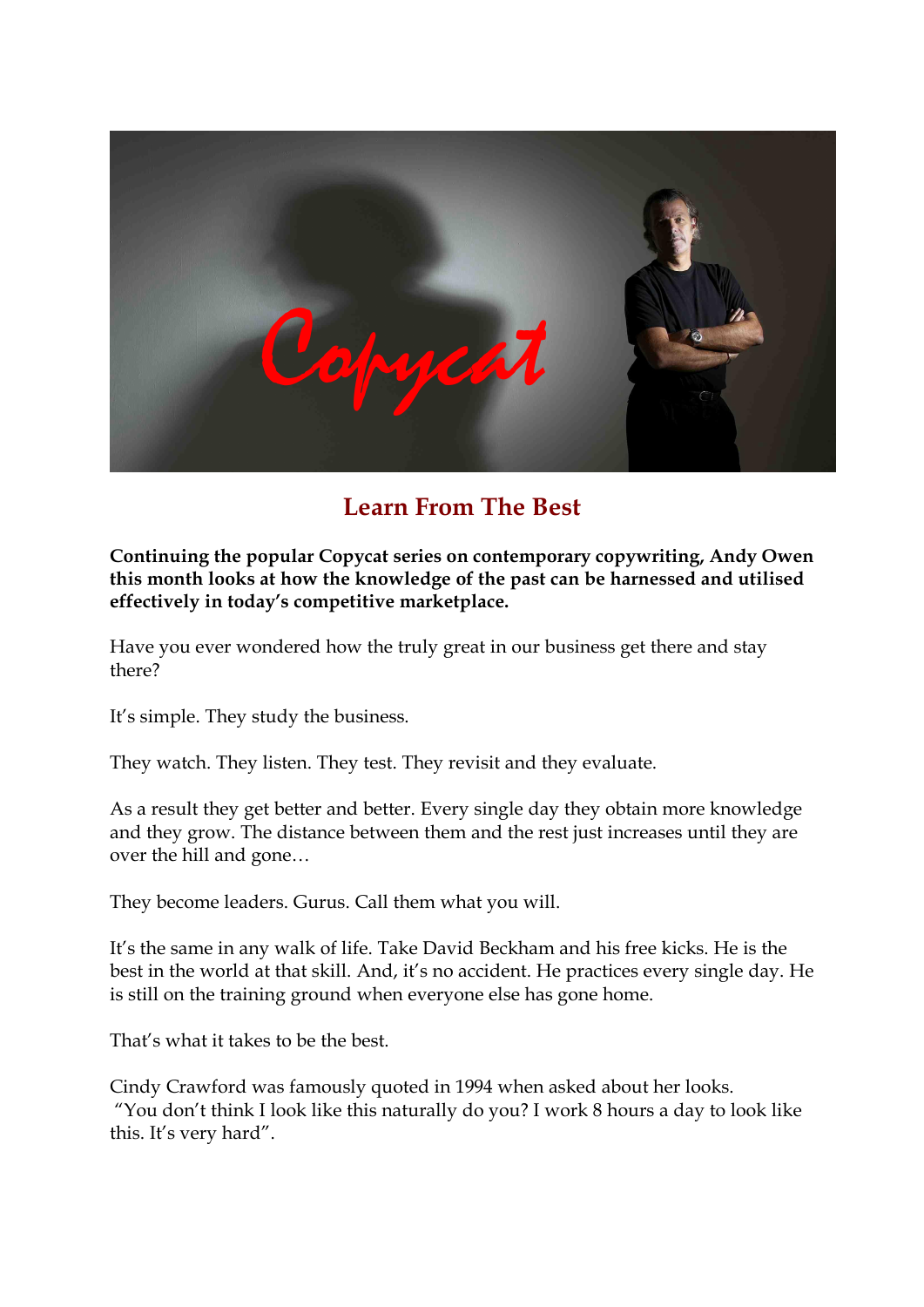People in our business don't study. Period. I know of only a handful that do. It staggers me, I have to say…

An awful amount of money could be saved by studying past marketing and communication examples and techniques. And this includes copywriting.

Let's face it. Times change, but, by and large, people don't. It is very likely that a good idea decades ago, would still be a good idea today. And, a bad idea then, has every chance of being a bad idea now.

With a couple of exceptions, most of the books that are best in our business are old. What does that say about our industry today?

How many of you out there have read the works of people like *John Caples, James Webb Young, David Ogilvy, Bill Jayme, Drayton Bird, Murray Raphel and Herschell Gordon Lewis,* to name but seven…?

Very few, if my experience is anything to go by.

A lot of people I have spoken to have never read any of them. A top agency boss I met recently, admitted to have never heard of Caples, Young or Jayme.

I find it both astonishing and very sad.

These people are GIANTS in our business. We can all learn so much from them. I know I do. Every day.

Because of these guys, I came to realise very early that there is NO tougher discipline than writing to pull response…writing copy that sells is a specialist art…

And a bloody tough one, too…

But, after 20+ years in this crazy business, it is my strong belief that this fact is completely misunderstood. Not only by client companies, but by agencies, advisers, consultants and, to a certain degree, by the Industry Associations and the leaders themselves.

You only have to look at the garbage masquerading as direct mail that drops on your desks at work and through your letterboxes at home, every day.

I rest my case.

An understanding of how direct mail works would help. And how the copywriter plays an absolutely crucial role. Here's a quick overview: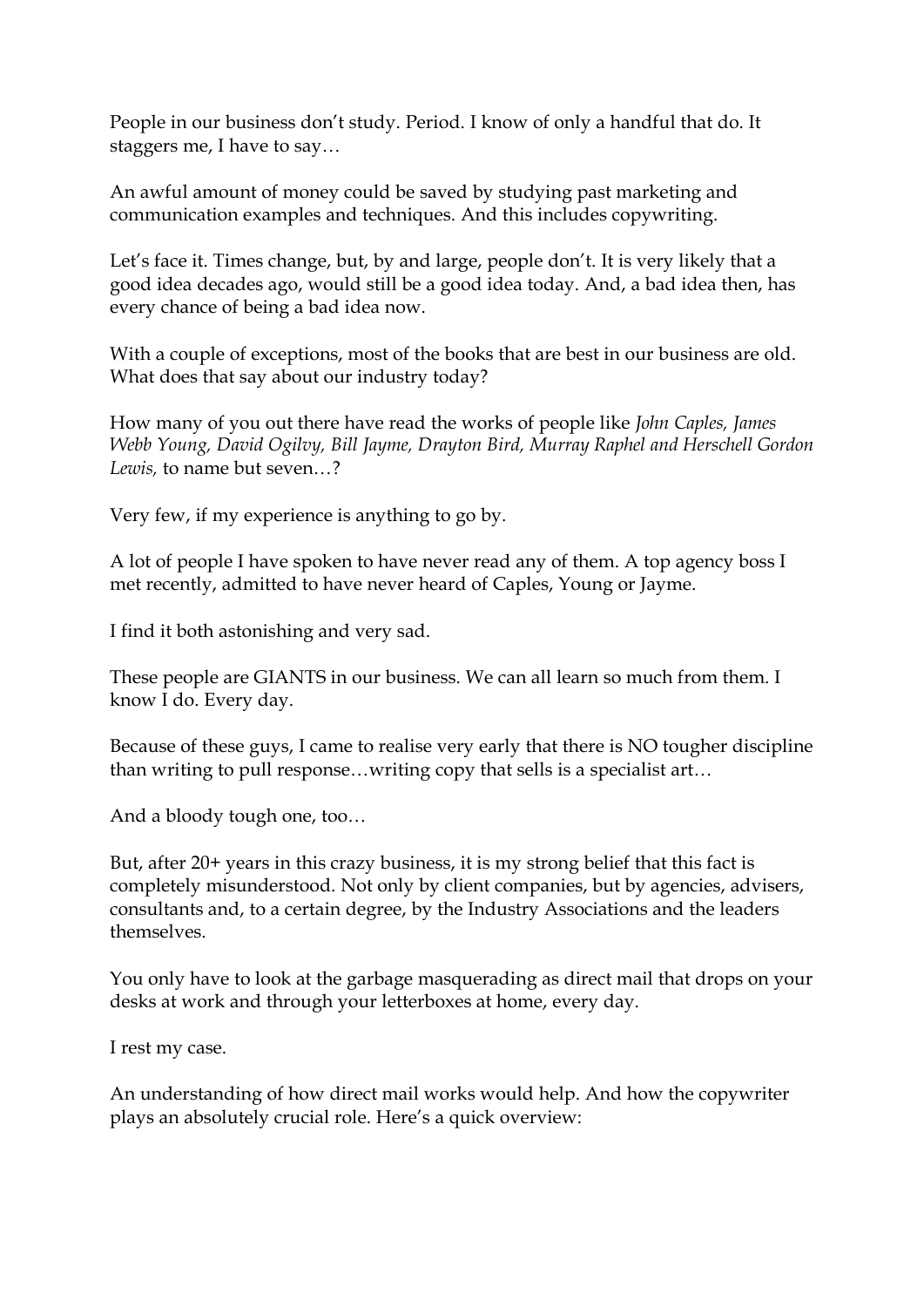A direct mail pack has 5 elements: The Targeting, The Letter, The Offer, The Timing and The Creative.

Over the past 4 or 5 decades, a huge amount of testing has been effected to identify the importance of all of these elements. There are various positions by the experts on this, but most are very close.

Here is mine for what it's worth, based on experience with campaign activity over 2 decades:

Targeting 50% Letter 22% Offer 15% Timing 8% Creative 5%



Just consider these figures for a moment. And remember, they are importance values. Elements which greatly affect the performance of the mailing pack.

The letter, as you can see, is over 4 times more important than the creative.

It's always been the case, incidentally. In direct mail, it is a proven fact that "the letter sells, the brochure tells".

(So, any of you that are thinking about sending just a brochure on its own -don't. You will be throwing valuable budget down the toilet.)

Do you pay your copywriter 4 times more than you pay your agency or design house for the creative? I bet you don't.

*But you should.*

These days, there is so much dross out there. As a result, the recipient of your message has a shortening attention span. Latest figures show that most people in the UK receive, in various forms, over 3,000 marketing messages a week.

So, connecting to the reader is absolutely vital. In one-to-one marketing, it is the words that connect. Not the pictures.

It is estimated that the success of a direct mail pack is determined in the first 2-6 seconds, when the reader considers the opening and the PS of the letter.

If there is no relevance to the reader, or the copy contains no benefits or news, then all will be lost. No amount of pretty pictures or budget-busting creative ideas will save it.

Not an opinion by the way. A proven fact.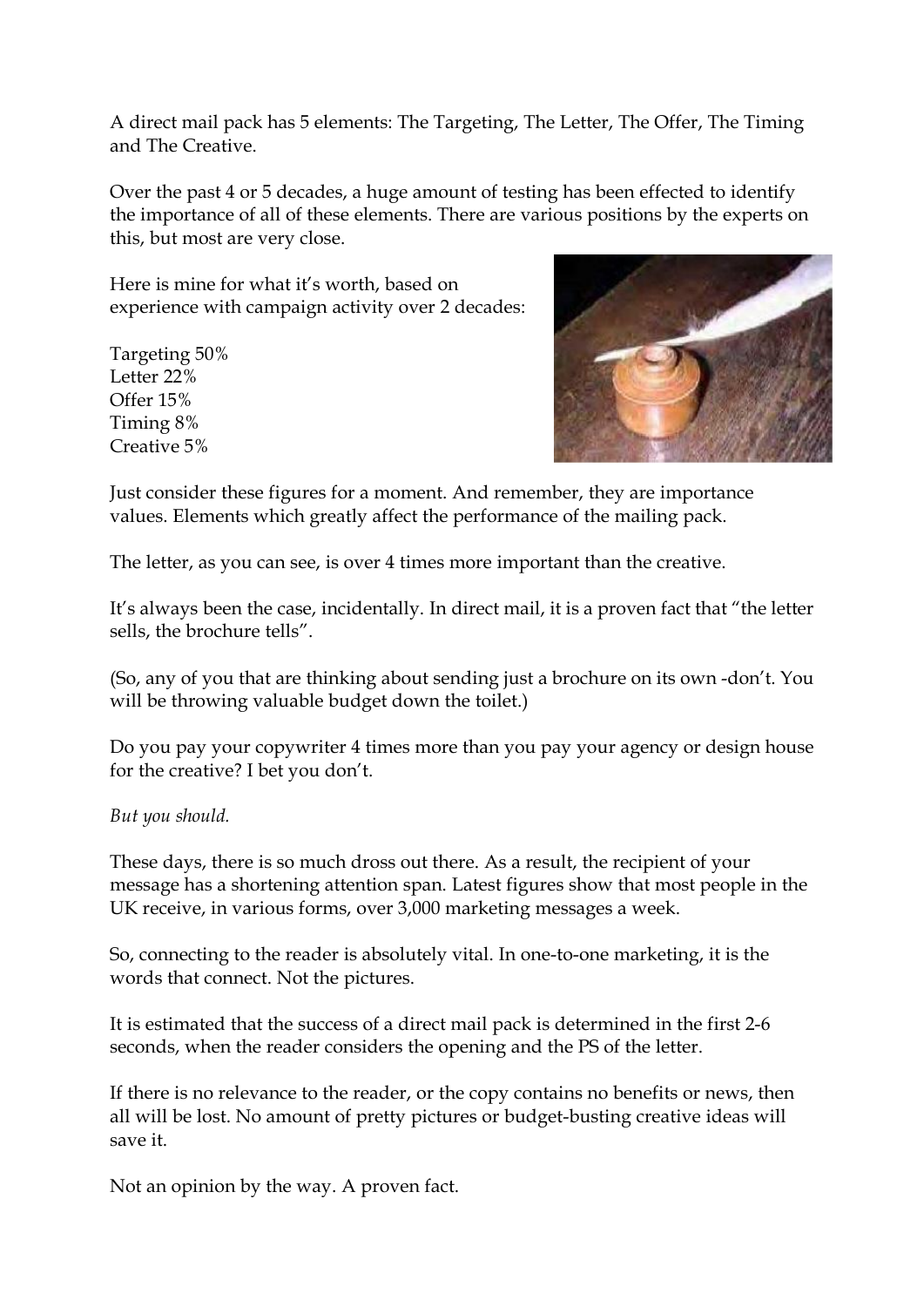The lessons are there for all to see. Don't play games with your copywriting. Employ professionals.

Why? Well, I can give you 100 reasons why. Here's the best:

Because they will write better than you. That's why.

But, be sure you don't give your direct mail copywriting brief to your ad agency, sales promotion agency, your PR company or your design house.

They won't have a clue how to write effectively to pull response...<br>...they won't admit it, though...

Why would you want to do that anyway? When you have a design brief, you don't go to your copywriter. When you get toothache you don't go to your doctor, you go to your dentist.

Horses for courses. Same with copywriting.

If you have a dm copy requirement, it pays to use someone who understands… …but preferably one who studies the business…

If you feel like trying yourself, the best place to start is to buy some books from the above individuals and read them from cover to cover. Then read them again.

You'll not get better advice.

Keep the faith…

See you next month.



If anyone would like complete copies of any letters reviewed here, please contact Andy direct at **[andyowen@aol.com](mailto:andyowen@aol.com)** or **[copydeskUK@aol.com](mailto:copydeskUK@aol.com)** 

## **About the Author**

**Andy Owen is Managing Director of Andy Owen & Associates, a leading International Strategic Marketing Consultancy specialising in all aspects of contemporary direct marketing. The company has offices in UK, Middle East & North Africa, with Associate Offices in Europe & The USA.**